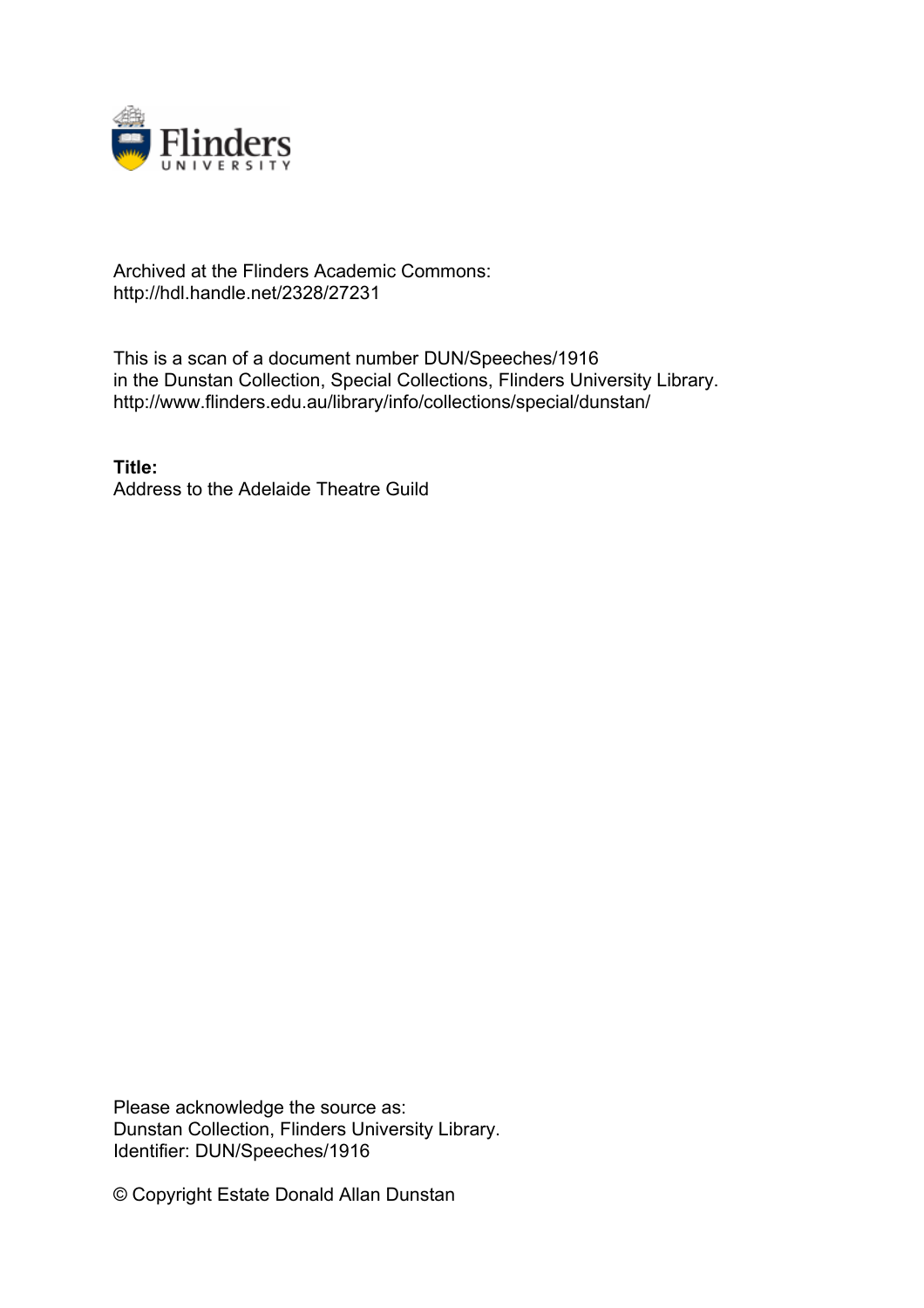# ADDRESS BY THE PREMIER, DON DUNSTAN, TO THE ADELAIDE THEATRE GUILD. 28TH JUNE. 1972.

DR. MEDLIN, MR. CHANCELLOR, LADIES AND GENTLEMEN:

 $\Delta$ 

 $\tilde{\mathcal{L}}$ 

THANK YOU FOR INVITING ME HERE THIS EVENING.

THE HISTORY OF THE ADELAIDE UNIVERSITY THEATRE GUILD IS A LONG AND NOBLE ONE, AND IT IS PLEASING TO HEAR THAT YOUR INTENTION IS TO INCREASE AND RE-VITALISE ITS ACTIVITIES IN THE FUTURE.

DR. MEDLIN IN HIS LETTER TO ME ASKED ME TO SPEAK OF "THE ROLE OF THE AMATEUR GROUP IN EDUCATION AND THE THEATRE" AND THIS IS THE TASK I HAVE SET MYSELF.

I THINK IT IS TRUE TO SAY THAT FOR ADELAIDE AT LEAST, THE GREAT DAYS. OF AMATEUR THEATRE EXTENDED FROM ABOOT 1945 TO 1965. THESE WERE THE YEARS WHEN, IN THE ABSENCE GENERALLY OF SERIOUS PROFESSIONAL THEATRE - THE EXCEPTIONS WERE OCCASIONAL

PAGE 2.

 $C_1$  —  $C_2$ 

VISITS FROM COMPANIES SUCH AS JOHN ALDEN'S - MANY PEOPLE OF QUITE OUTSTANDING TALENT INVOLVED THEMSELVES IN THE PRODUCTION OF PLAYS THAT OTHERWISE WOULD NEVER HAVE BEEN SEEN HERE.

I THINK, IN PARTICULAR, OF LOCAL COMPANIES LIKE THEATRES ASSOCIATED, THE INDEPENDENT THEATRE, THE ADELAIDE THEATRE GROUP, AND THE GUILD, AND OF THEIR PRODUCTION OF PLAYS FROM WHAT ONE MIGHT CALL THE INTERNATIONAL REPERTOIRE. IT WAS THEN HEAVILY WEIGHTED IN FAVOR OF THE AMERICANS, PLAYWRIGHTS LIKE MILLER, WILLIAMS, O'NEILL, AND SO ON. A COMPLETE LIST OF THE PLAYS PERFORMED IN THOSE YEARS BY AMATEUR THEATRE COMPANIES WOULD SHOW AN AMAZINGLY EXTENSIVE RANGE OF THEATRICAL FARE. AND THIS WAS PRESENTED TO DEVOTED, IF SOMETIMES SMALL, REGULAR AUDIENCES IN PLACES LIKE WILLARD HALL, STOW HALL, THE STUDIO THEATRE AT NORTH ADELAIDE, AND, OF COURSE, THE HUT, IN THESE UNIVERSITY GROUNDS. IN EFFECT WHAT COULD HAVE BEEN A CONTINUING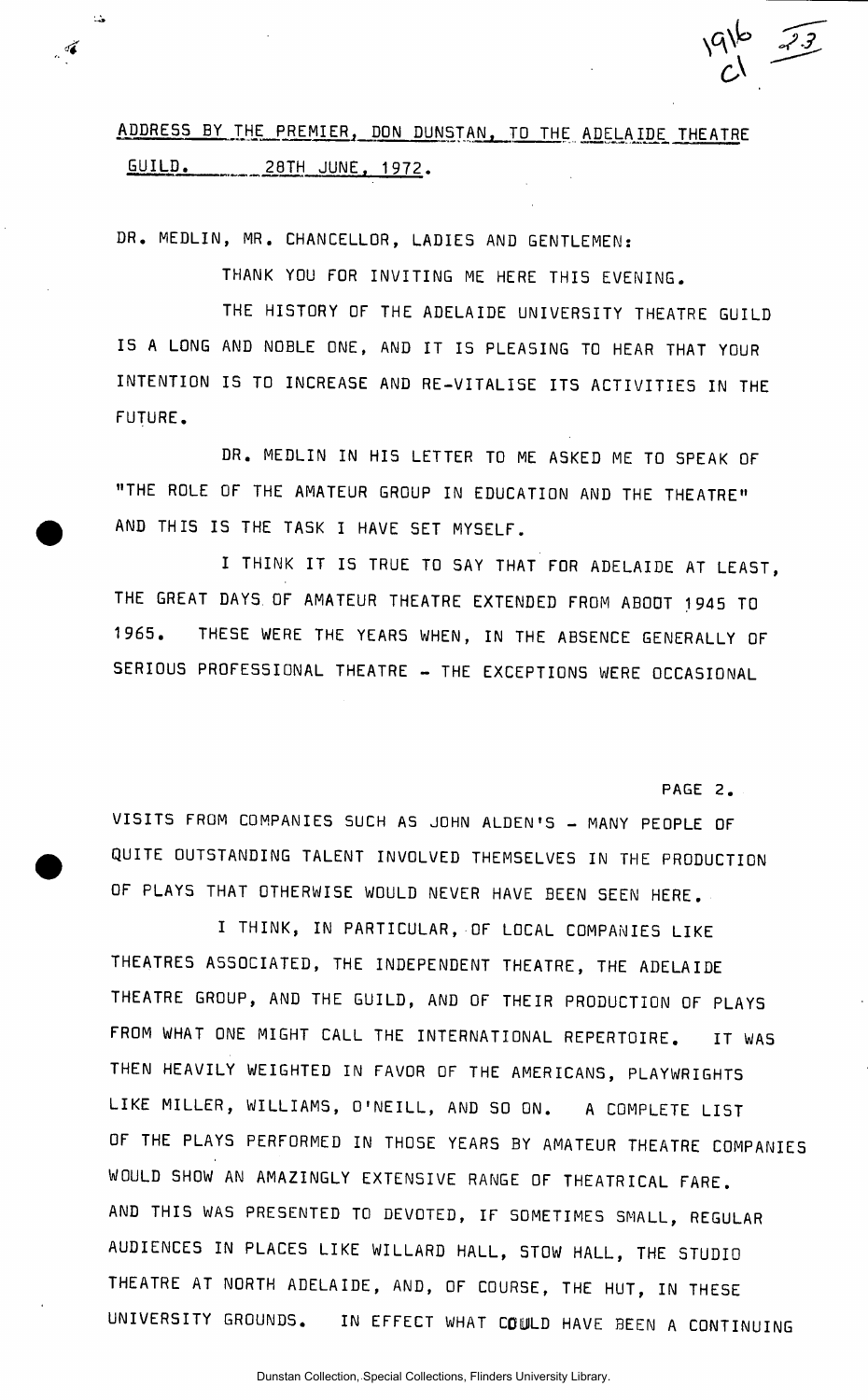#### **PAGE 3.**

DROUGHT OF QUALITY THEATRICAL ACTIVITY WAS CONSTANTLY BROKEN BY THE LABORS OF THESE GROUPS, MOST OF WHICH HAD CROSS MEMBERSHIPS AND A FAIRLY HIGH LEVEL OF INTERCOMMUNICATION.

I. THINK IT IS TRUE TO SAY THAT THE HIGH POINT IN ALL THIS AMATEUR THEATRICAL ACTIVITY OCCURRED IN THE EARLY SIXTIES WITH THE ADVENT OF THE ADELAIDE FESTIVAL OF ARTS. ON THE ONE HAND, THIS MEANT THAT LOCAL PRODUCERS LIKE COLIN BALLANTYNE WERE ENGAGED TO PRODUCE FOR THE FESTIVAL, AND WERE ABLE TO..CALL UPON THE SERVICES OF WHAT WAS, IN EFFECT, A RELATIVELY HIGHLY TRAINED LOCAL GROUP OF ACTORS AND DESIGNERS. AND, ON THE OTHER HAND, THE FESTIVALS IN THOSE YEARS WERE ENLIVENED BY THE ACTIVITIES OF THE GUILD. AND I SAY THE HIGH POINT WAS REACHED IN THE YEARS 1960-19 *6 6 ,* BECAUSE IT WAS THEN THAT IN ADDITION TO BALLANTYNE'S PRODUCTIONS, THE GUILD AT THAT TIME EARNED A PRE-EMINENT PLACE IN AUSTRALIAN THEATRE HISTORY BY PRODUCING THREE PLAYS BY PATRICK WHITE, TWO OF WHICH HAD BEEN REJECTED BY THE FESTIVAL AUTHORITIES

PAGE  $4.$ 

AS BEING IMPROPER PLAYS - FOR THE PEOPLE OF ADELAIDE TO SEE. EVEN 'THOUGH, AS I REMEMBER IT, THEY WERE RECOMMENDED FOR PRODUCTION BY THE FESTIVAL'S DRAMA COMMITTEE.

AFTER PATRICK WHITE'S "HAM FUNERAL" HAD BEEN REJECTED FOR THE 1962 FESTIVAL, THE GUILD ENGAGED JOHN TASKER TO PRODUCE IT IN SEPTEMBER, 1961. THE GUILD AND TASKER FOLLOWED THIS BY A PRODUCTION OF "SEASON IN SARSAPARILLA" IN SEPTEMBER, 1962,AND FOLLOWING THE REJECTION BY THE FESTIVAL OF "NIGHT ON BALD MOUNTAIN" FOR THE 1964 FESTIVAL, THE GUILD PUT IT ON IN ANY CASE, AND BY DOING 30, RAN IN ITS OWN RIGHT A KIND OF COUNTER-FESTIVAL.

NOW AS I HAVE SAID, I BELIEVE THESE WERE HIGH POINTS OF ACHIEVEMENT BY ADELAIDE'S AMATEUR THEATRE GROUPS. (AND TO TAKE THE POINT FURTHER, YOU MAY REMEMBER THAT PATRICK WHITE WAS NOT THE ONLY AUTHOR TO 5UFFER FROM THE DISPLEASURE OF THE FESTIVAL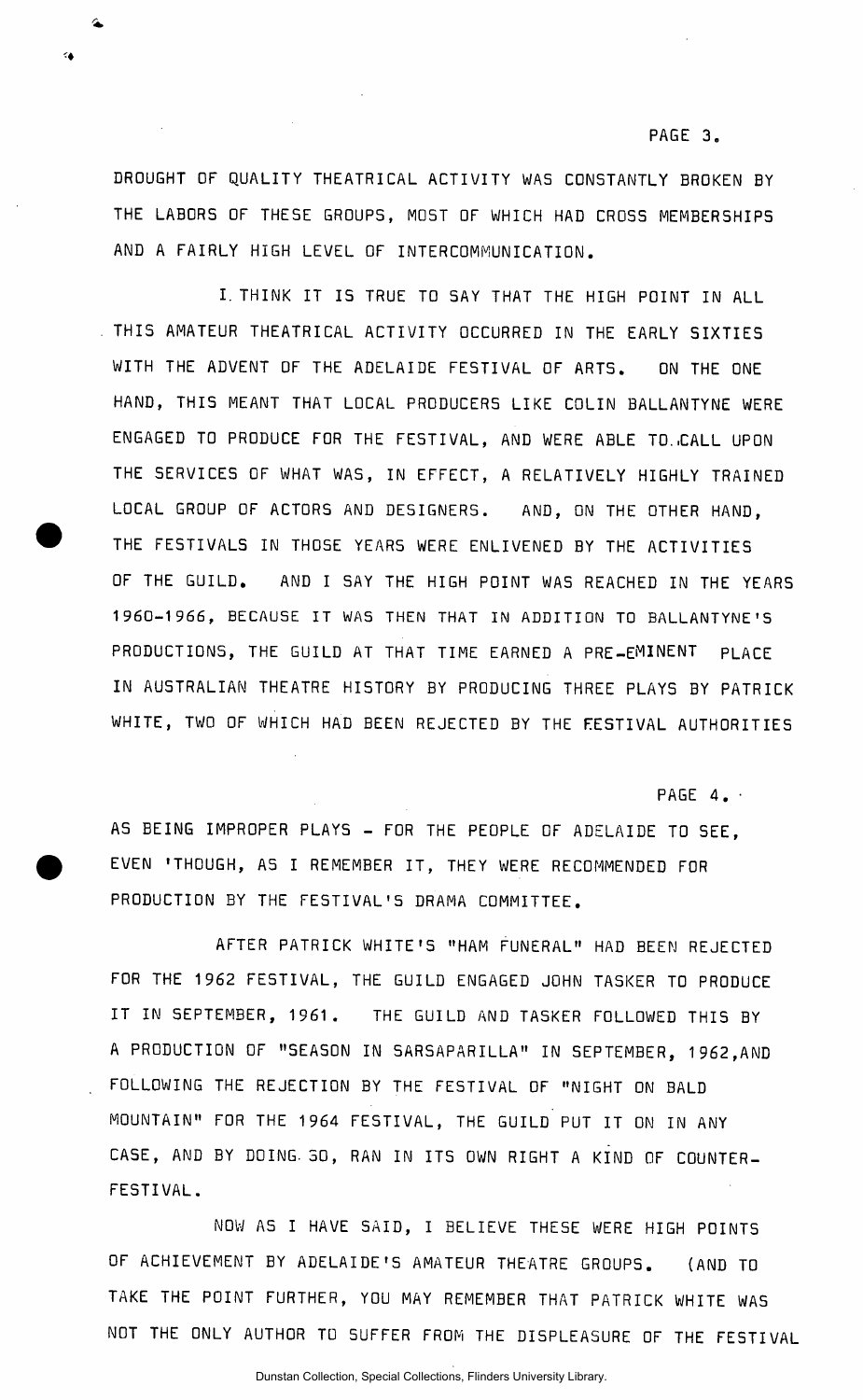**PAGE 5.** 

BOARD AS IT WAS THEN CONSTITUTED. ALAN SEYMOUR'S "ONE DAY OF THE YEAR" WAS ALSO RECOMMENDED BY THE FESTIVAL'S DRAMA ADVISORY COMMITTEE AND THEN SUBSEQUENTLY REJECTED BY THE THEN FESTIVAL BOARD. IT WAS SUBSEQUENTLY PRODUCED IN WILLARD HALL BY THE ADELAIDE THEATRE GROUP.)

AND SO WHEN ONE CONSIDERS THE ROLE OF AMATEUR GROUPS IN EDUCATION AND THEATRE, I THINK THIS GENERAL BACKGROUND SHOULD BE REMEMBERED. THE AMATEUR GROUPS HAVE IN THE PAST MAINTAINED HIGH STANDARDS OF REPERTOIRE, TRAINED MANY OF THE ACTORS AND DESIGNERS CURRENTLY WORKING PROFESSIONAL THEATRES, AND PROVIDED THE VISION AND DETERMINATION NEEDED TO ENSURE THE DEVELOPMENT AND PUBLIC ACCEPTANCE OF THE AUSTRALIAN PLAYWRIGHT.

AND THEIR ROLE TODAY IS NOT THAT FUNDAMENTALLY DIFFERENT. THE EMERGENCE OF STATE SUBSIDISED DRAMA COMPANIES,

PAGE 6.

AND THE GROWTH OF OTHER PROFESSIONAL AND SEMI-PROFESSIONAL DRAMA COMPANIES, HAS NOW CREATED A SITUATION THAT WOULD HAVE BEEN SEEN AS POSITIVELY UTOPIAN IN THE FIFTIES. BUT WHILE, PERHAPS INEVITABLY, THEIR EMERGENCE WAS CAUSED BY THE DISAPPEARANCE OF MANY OF THE AMATEUR GROUPS WHICH ONCE GAVE US SUCH A LIVELY THEATRICAL SCENE, THERE IS STILL AN IMPORTANT FUNCTION TO BE FULFILLED AT THE AMATEUR LEVEL. THIS IS ESPECIALLY TRUE IN THE UNIVERSITIES, ENDOWED AS MOST OF THEM ARE NOW WITH PROPER THEATRES.

IT SEEMS TO ME THAT THIS FUNCTION IS LESS ONE OF ENDEAVOURING TO COMPETE WITH.iTHE SUBSIDISED COMPANIES THAN IN PRESENTING PRODUCTIONS WHICH ARE INTELLECTUALLY ALTERNATIVE TO THE ESTABLISHED REPERTOIRE OF THE SUBSIDISED COMPANIES. I BELIEVE THAT SHORTLY IN ADELAIDE WE WILL HAVE A SUBSIDISED THEATRE COMPANY OF NATIONAL - NOT TO SAY INTERNATIONAL - QUALITY. I BELIEVE THIS IS POSSIBLE BECAUSE I HAVE BEEN INFORMED OF THE MOVES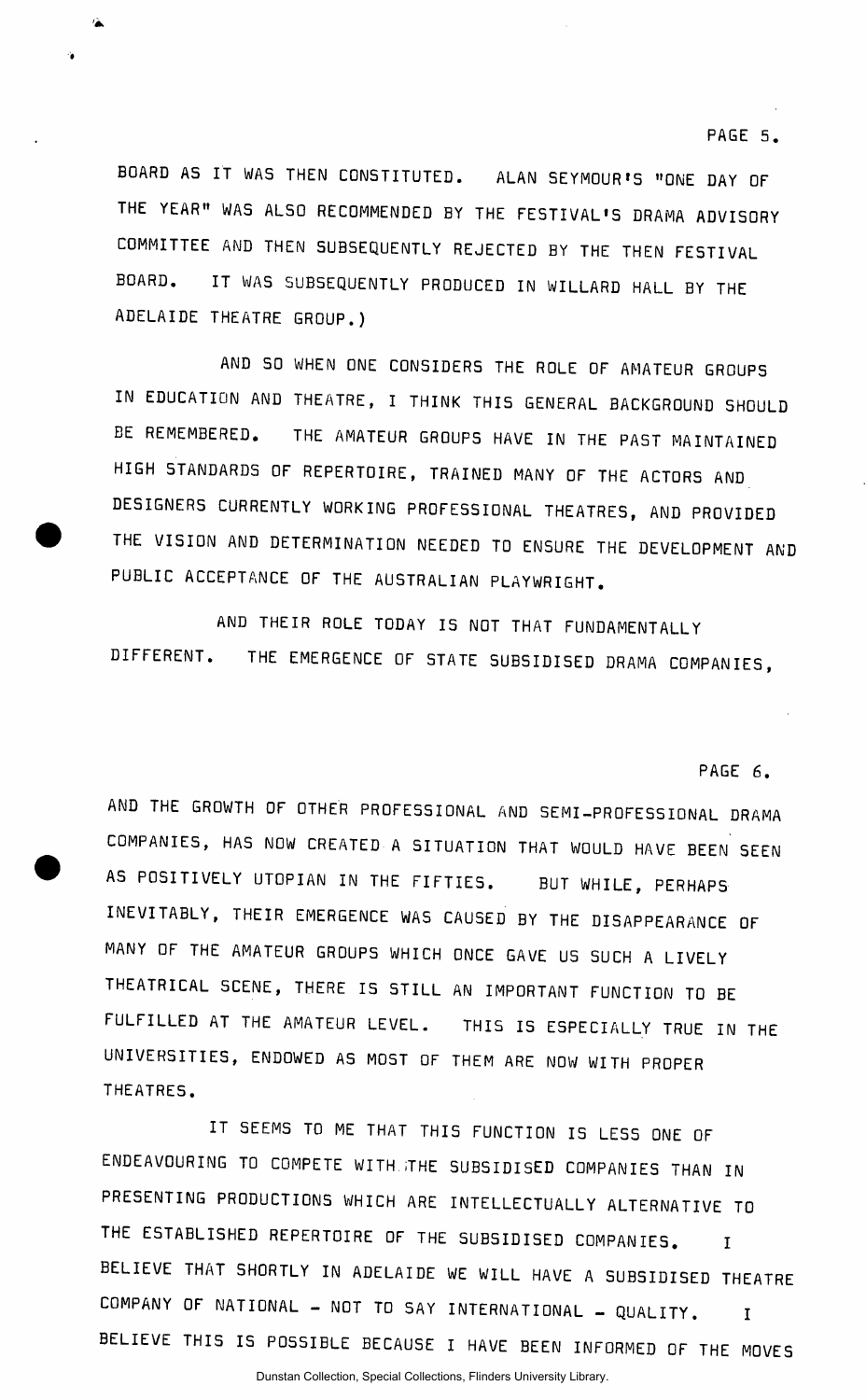THAT ARE BEING MADE TO ACHIEVE IT, EVEN 'THOUGH I AM UNABLE TO DISCLOSE THEM AT THIS STAGE. IF THIS COMES TO PASS, IT WILL, IN FACT MEAN THAT, WHEN THE COMPANY IS SETTLED, WE CAN LOOK FORWARD TO AN EXPANDING REPERTOIRE OF TOP CLASS PRODUCTIONS TOGETHER WITH A CAREFULLY ARRANGED INVOLVEMENT OF THE COMPANY IN EDUCATIVE TASKS, COUNTRY TOURS, AND PRESENTATIONS. BUT EVEN WITH THIS, AND TOGETHER WITH THE WORK THAT WILL BE DONE AT THEATRES SUCH AS THEATRE 62, OR BY VISITING COMPANIES, I BELIEVE WE WILL STILL, AS A COMMUNITY, NEED TO HAVE THEATRE ORGANIZATIONS THAT ARE ABLE TO PRESENT IN THEIR OWN RIGHT PRODUCTIONS THAT WOULD NOT ORDINARILY BE TAKEN UP BY THE SUBSIDISED THEATRES, BUT WHICH ARE NEVERTHELESS THEATRICALLY INTERESTING AND DRAMATICALLY EFFECTIVE AND CULTURALLY IMPORTANT.

PAGE 8.

THE ROLE, FOR INSTANCE, OF THE AMATEUR DRAMA COMPANY IN EXPERI-MENTAL THEATRE HAS ONLY 0N OCCASIONS IN ADELAIDE BEEN RECOGNISED BY THEIR DIRECTORS. FURTHER, SUCH COMPANIES I BELIEVE SHOULD AGAIN, WITH ORGANIZATION, TAKE UP AND SUPPORT THE AUSTRALIAN PLAYWRIGHT - ALTHOUGH HE IS AT LAST BEING TREATED WITH SOME RESPECT BY THE SUBSIDISED COMPANIES. FROM BOTH SUCH ACTIVITIES , THEATRE EVERYWHERE WOULD GAIN - AND NOT THE LEAST GAIN WOULD BE IN AMATEUR COMPANIES PROVIDING SITUATIONS IN WHICH NEW ACTING, DIRECTING AND DESIGN TALENT COULD HAVE ITS HEAD; I BELIEVE THIS LATTER POINT IS MOST IMPORTANT. FOR WITHIN TWO YEARS OR SO WE WILL POSSESS ON THE BANKS OF THE TORRENS PERHAPS THE BEST PERFORMING ARTS CENTER IN AUSTRALIA - FOR THEATRES, WITH ATTENDANT WORKSHOPS AND REHEARSAL AREAS DESIGNED ENTIRELY FROM A WORKING THEATRE POINT OF VIEW. IN OTHER WORDS, THE ARCHITECTURE IS SUBORDINATE TO THE INTERNAL FUNCTIONS OF THE COMPLEX;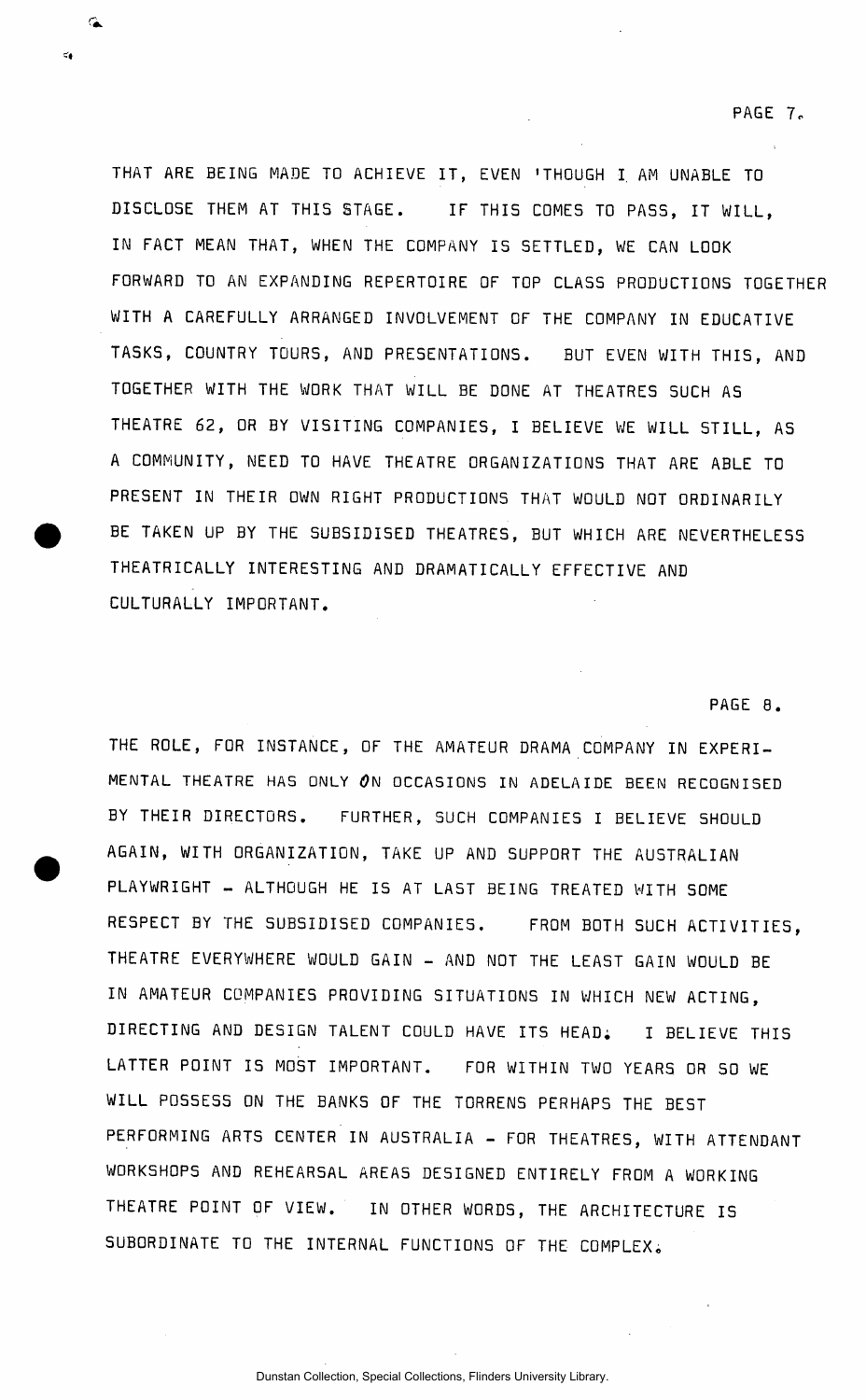MAJOR COMPANIES AND ORCHESTRAS WILL BE ABLE TO PERFORM IN THE MAIN THEATRE; THE NEW SOUTH AUSTRALIAN THEATRE COMPANY WILL HAVE ITS HOME IN THE DRAMA THEATRE; AND THERE WILL IN ADDITION BE AN EXPERIMENTAL THEATRE AND OUTSIDE AMPITHEATRE. NOW IN EFFECT THE STATE IS MAKING A MASSIVE CAPITAL INVESTMENT THROUGH THIS CENTER IN THE PERFORMING ARTS. AND TOGETHER WITH IT, WE HAVE EXPANDED OUR SUBSIDY OF ESTABLISHED DANCE AND THEATRE COMPANIES. FURTHER, THE ESTABLISHMENT OF THE SOUTH AUSTRALIAN THEATRE COMPANY AS A STATUTORY BODY, AND THE CURRENT ORGANIZATION OF A STATE FILM CORPORATION, ALL MEAN THAT WE ARE SHORTLY TO NEED A SUBSTANTIAL INFUSION OF PEOPLE TALENTED IN DRAMATIC ARTS - ACTORS, CAMERAMEN, DESIGNERS, LIGHTING PEOPLE, MECHANISTS, DIRECTORS AND SO ON. THE LABOUR POOL WILL BE CONSIDERABLE; I PREDICT THAT TALENT DISCOVERED OR TRAINED BY GROUPS LIKE THE GUILD WILL HELP IN A DISTINCT MEASURE TO SOLVE THE EMERGENT TALENT PROBLEM.

PAGE 10.

BUT ULTIMATELY, I BELIEVE THAT GROUPS SUCH AS THE GUILD SHOULD PERFORM A KIND OF 'FIFTH COLUMN' ACTIVITY IN RELATION TO THE"ESTABLISHED" PERFORMING ARTS SCENE. THEY SHOULD BE THERE TO PROVIDE A SECOND VIEW - EVEN A POINT OF TENSION. AT TIMES, THEIR PRODUCTIONS SHOULD ENDEAVOR TO BE QUITE IRREVERENT, DEFLATING OR SOCIALLY CAUSTIC. THEY SHOULD ENDEAVOR TO PRESENT THEATRE EXPERIENCE THAT FASHION, SHORT-SIGHTEDNESS, CAUTION, OR POLICY PREVENT FROM BEING PRESENTED ELSEWHERE.

FOR, I ASK YOU, WHY ARE WE SO INVOLVED IN THE MAINTENANCE OF VIABLE THEATRE ARTS IN AUSTRALIA? I THINK THE ANSWER IS THAT OF ALL THE PERFORMING ARTS, THEATRE ARTS ARE THOSE THAT ARE MOST CENTRAL TO OUR CULTURE AND MOST REFLECTIVE OF OUR SOCIETY. THEATRE IS ONE OF THE MOST CEREBRAL OF ART FORMS. IT REQUIRES OF ITS PARTICIPANTS A HIGH LEVEL OF PERSONAL DEXTERITY AND INTENSITY, AND OF ITS AUDIENCES A CAPACITY TO, AT ONE AND THE SAME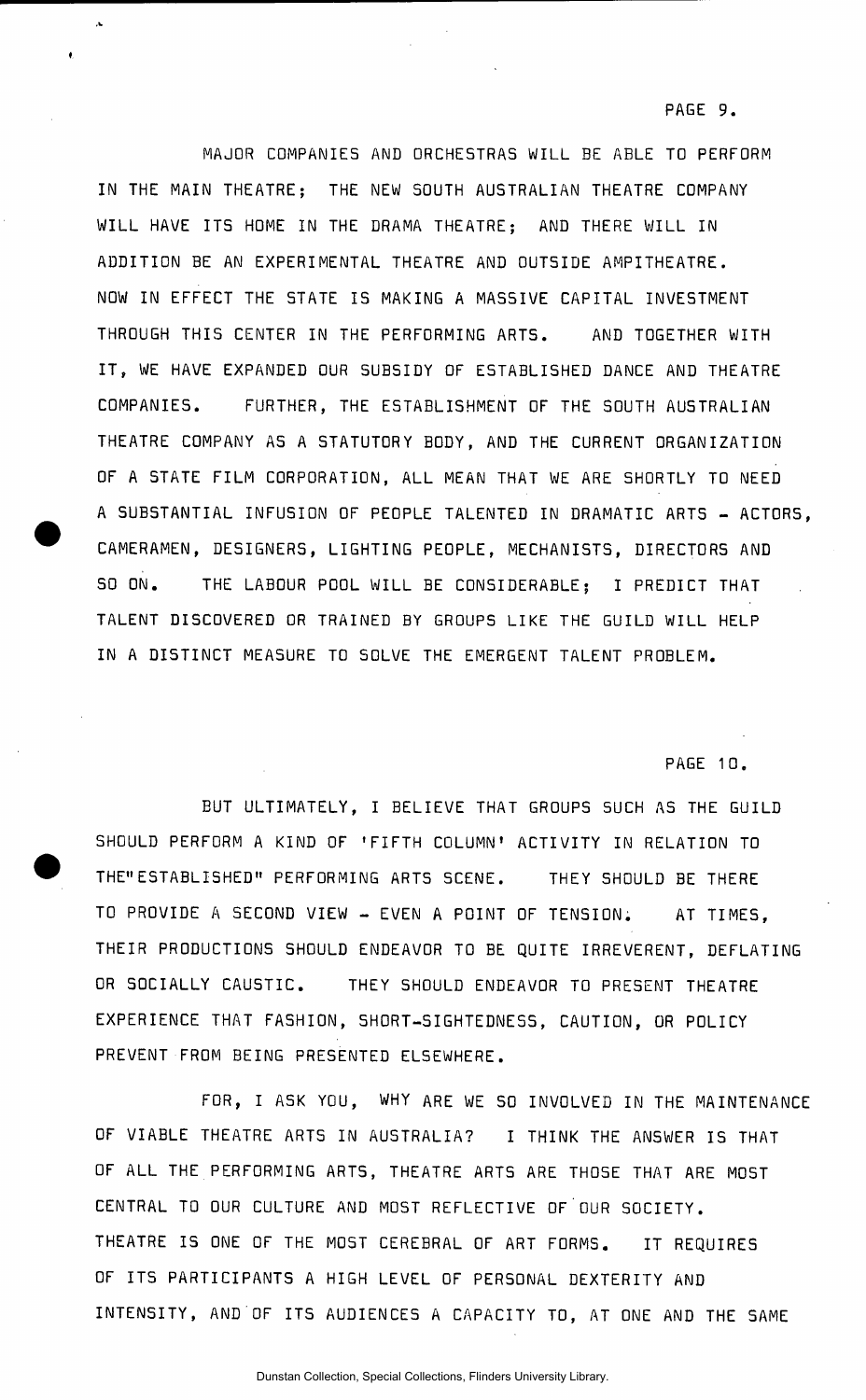TIME, IDENTIFY, ANALYSE, AND SUSPEND WITH INTELLECTUAL STRAIN, THEIR DISBELIEF, SO THAT WHAT THE PLAYWRIGHT AND PLAYERS HAVE BENT TIME AND SPACE TO RECREATE, SHOULD BE SEEN AS QUINESSENTIALLY HUMAN AND INVOLVING.

THAT IS WHAT I BELIEVE THEATRE IS ALL ABOUT. AND AT ITS HIGHEST LEVEL OF ACHIEVEMENT, OR AT ITS MOST ADVENTUROUS, IT IS AN EMINENTLY CIVILIZED SOCIAL EXPRESSION. AND AT THIS LEVEL THE DISTINCTION BETWEEN AMATEUR AND PROFESSIONAL BREAKS DOWN. FOR THE GUILD, I BELIEVE, IT IS FACED WITH THE TASK OF PROVIDING AN ALTERNATIVE VIEW - AND I WOULD HOPE THIS WOULD BE DONE WITH STYLE AND COURAGE:

THANK YOU.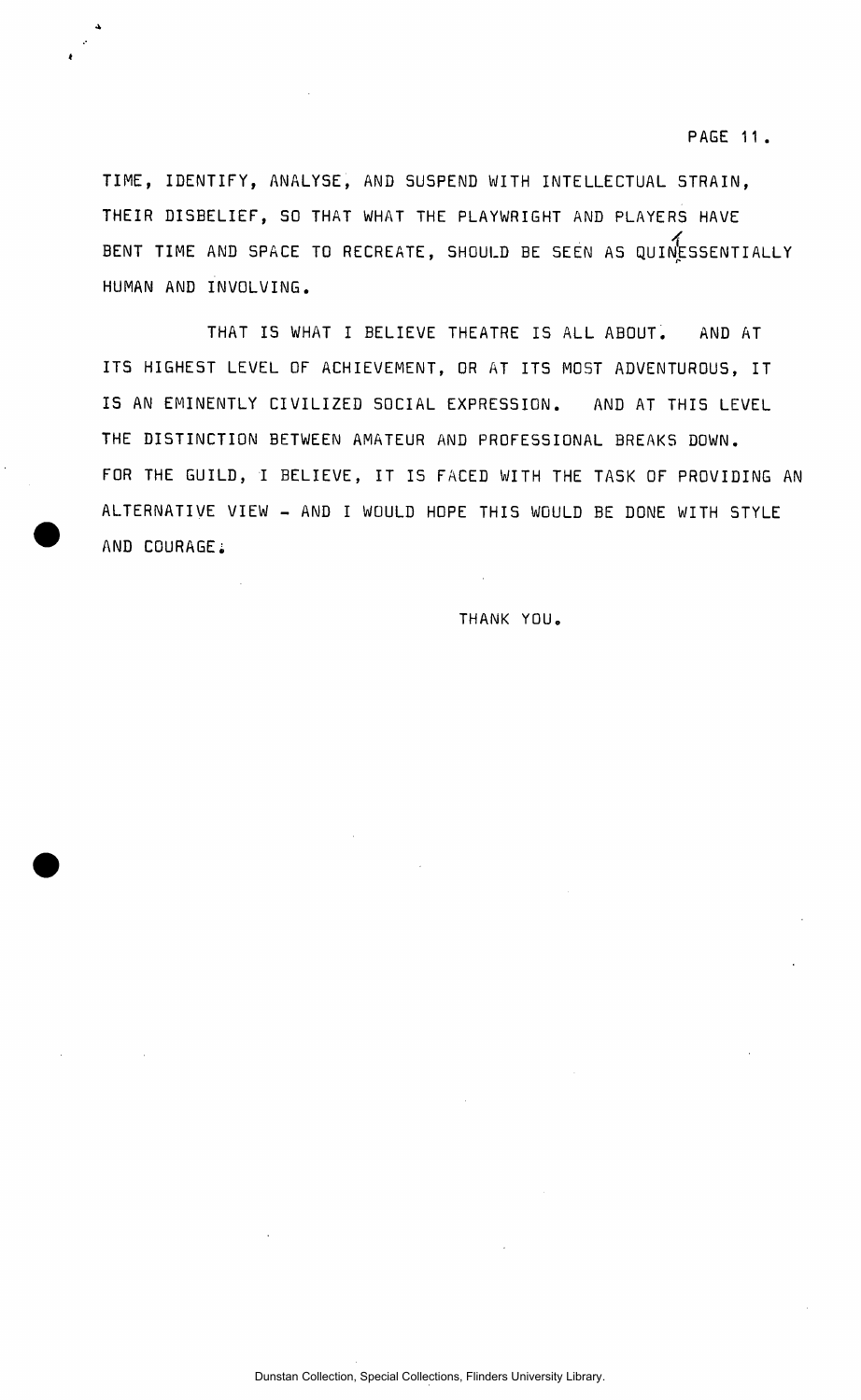# ADDRESS BY THE PREMIER, DON DUNSTAN, TO THE ADELAIDE THEATRE GUILD. 28TH JUNE. 1972.

DR. MEDLIN, MR. CHANCELLOR, LADIES AND GENTLEMEN:

 $\mathcal{L}(\mathcal{S})$ 

THANK YOU FOR INVITING ME HERE THIS EVENING.

THE HISTORY OF THE ADELAIDE UNIVERSITY THEATRE GUILD IS A LONG AND NOBLE ONE, AND IT IS PLEASING TO HEAR THAT YOUR INTENTION IS TO INCREASE AND RE-VITALISE ITS ACTIVITIES IN THE FUTURE.

DR. MEDLIN IN HIS LETTER TO ME ASKED ME TO SPEAK OF "THE ROLE OF THE AMATEUR GROUP IN EDUCATION AND THE THEATRE" AND THIS IS THE TASK I HAVE SET MYSELF.

I THINK IT IS TRUE TO SAY THAT FOR ADELAIDE AT LEAST, THE GREAT DAYS OF AMATEUR THEATRE EXTENDED FROM ABOOT 1945 TO 1965. THESE WERE THE YEARS WHEN, IN THE ABSENCE GENERALLY OF SERIOUS PROFESSIONAL THEATRE - THE EXCEPTIONS WERE OCCASIONAL

PAGE 2.

*\0\$O JJ.* 

 $c^2$ 

VISITS FROM COMPANIES SUCH AS JOHN ALDEN'S - MANY PEOPLE OF QUITE OUTSTANDING TALENT INVOLVED THEMSELVES IN THE PRODUCTION OF PLAYS THAT OTHERWISE WOULD NEVER HAVE BEEN SEEN HERE.

I THINK, IN PARTICULAR, OF LOCAL COMPANIES LIKE THEATRES ASSOCIATED, THE INDEPENDENT THEATRE, THE ADELAIDE THEATRE GROUP, AND THE GUILD, AND OF THEIR PRODUCTION OF PLAYS FROM WHAT ONE MIGHT CALL THE INTERNATIONAL REPERTOIRE. IT WAS THEN HEAVILY WEIGHTED IN FAVOR OF THE AMERICANS, PLAYWRIGHTS LIKE MILLER, WILLIAMS, O'NEILL, AND SO ON. A COMPLETE LIST OF THE PLAYS PERFORMED IN THOSE YEARS BY AMATEUR THEATRE COMPANIES WOULD SHOW AN AMAZINGLY EXTENSIVE RANGE OF THEATRICAL FARE. AND THIS WAS PRESENTED TO DEVOTED, IF SOMETIMES SMALL, REGULAR AUDIENCES IN PLACES LIKE WILLARD HALL, STOW HALL, THE STUDIO THEATRE AT NORTH ADELAIDE, AND, OF COURSE, THE HUT, IN THESE UNIVERSITY GROUNDS. IN EFFECT WHAT COULD HAVE BEEN A CONTINUING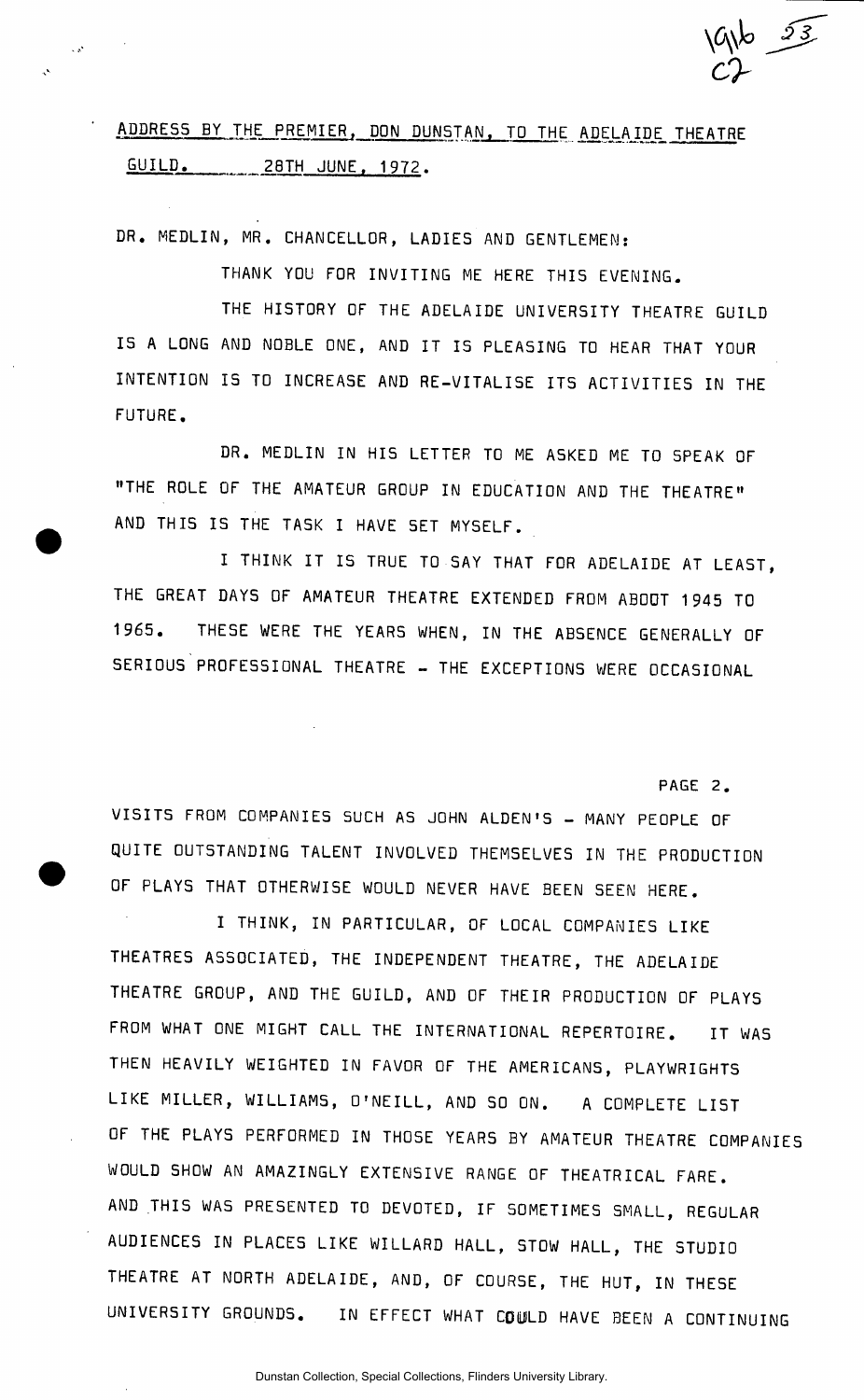#### **PAGE 3.**

DROUGHT OF QUALITY THEATRICAL ACTIVITY WAS CONSTANTLY BROKEN BY THE LABORS OF THESE GROUPS, MOST OF WHICH HAD CROSS MEMBERSHIPS AND A FAIRLY HIGH LEVEL OF INTERCOMMUNICATION.

 $\ddot{\psi}$ 

I THINK IT IS TRUE TO SAY THAT THE HIGH POINT IN ALL THIS AMATEUR THEATRICAL ACTIVITY OCCURRED IN THE EARLY SIXTIES WITH THE ADVENT OF THE ADELAIDE FESTIVAL OF ARTS. ON THE ONE HAND, THIS MEANT THAT LOCAL PRODUCERS LIKE COLIN BALLANTYNE WERE ENGAGED TO PRODUCE FOR THE FESTIVAL, AND WERE ABLE TO..CALL UPON THE SERVICES OF WHAT WAS, IN EFFECT, A RELATIVELY HIGHLY TRAINED LOCAL GROUP OF ACTORS AND DESIGNERS. AND, ON THE OTHER HAND, THE FESTIVALS IN THOSE YEARS WERE ENLIVENED BY THE ACTIVITIES OF THE GUILD. AND I SAY THE HIGH POINT WAS REACHED IN THE YEARS 1960-1966, BECAUSE IT WAS THEN THAT IN ADDITION TO BALLANTYNE'S PRODUCTIONS, THE GUILD AT THAT TIME EARNED A PRE-EMINENT PLACE IN AUSTRALIAN THEATRE HISTORY BY PRODUCING THREE PLAYS BY PATRICK WHITE, TWO OF WHICH HAD BEEN REJECTED BY THE FESTIVAL AUTHORITIES

PAGE 4.

AS BEING IMPROPER PLAYS - FOR THE PEOPLE OF ADELAIDE TO SEE, EVEN 'THOUGH, AS I REMEMBER IT , THEY WERE RECOMMENDED FOR PRODUCTION BY THE FESTIVAL'S DRAMA COMMITTEE.

AFTER PATRICK WHITE'S "HAM FUNERAL" HAD BEEN REJECTED FOR THE 1962 FESTIVAL, THE GUILD ENGAGED JOHN TASKER TO PRODUCE IT IN SEPTEMBER, 1961. THE GUILD AND TASKER FOLLOWED THIS BY A PRODUCTION OF "SEASON IN SARSAPARILLA" IN SEPTEMBER, 1962,AND FOLLOWING THE REJECTION BY THE FESTIVAL OF "NIGHT ON BALD MOUNTAIN" FOR THE 1964 FESTIVAL, THE GUILD PUT IT ON IN ANY CASE, AND BY DOING- 30, RAN IN ITS OWN RIGHT A KIND OF COUNTER-FESTIVAL.

NOW AS I HAVE SAID, I BELIEVE THESE WERE HIGH POINTS OF ACHIEVEMENT BY ADELAIDE'S AMATEUR THEATRE GROUPS. (AND TO TAKE THE POINT FURTHER, YOU MAY REMEMBER THAT PATRICK WHITE WAS NOT THE ONLY AUTHOR TO SUFFER FROM THE DISPLEASURE OF THE FESTIVAL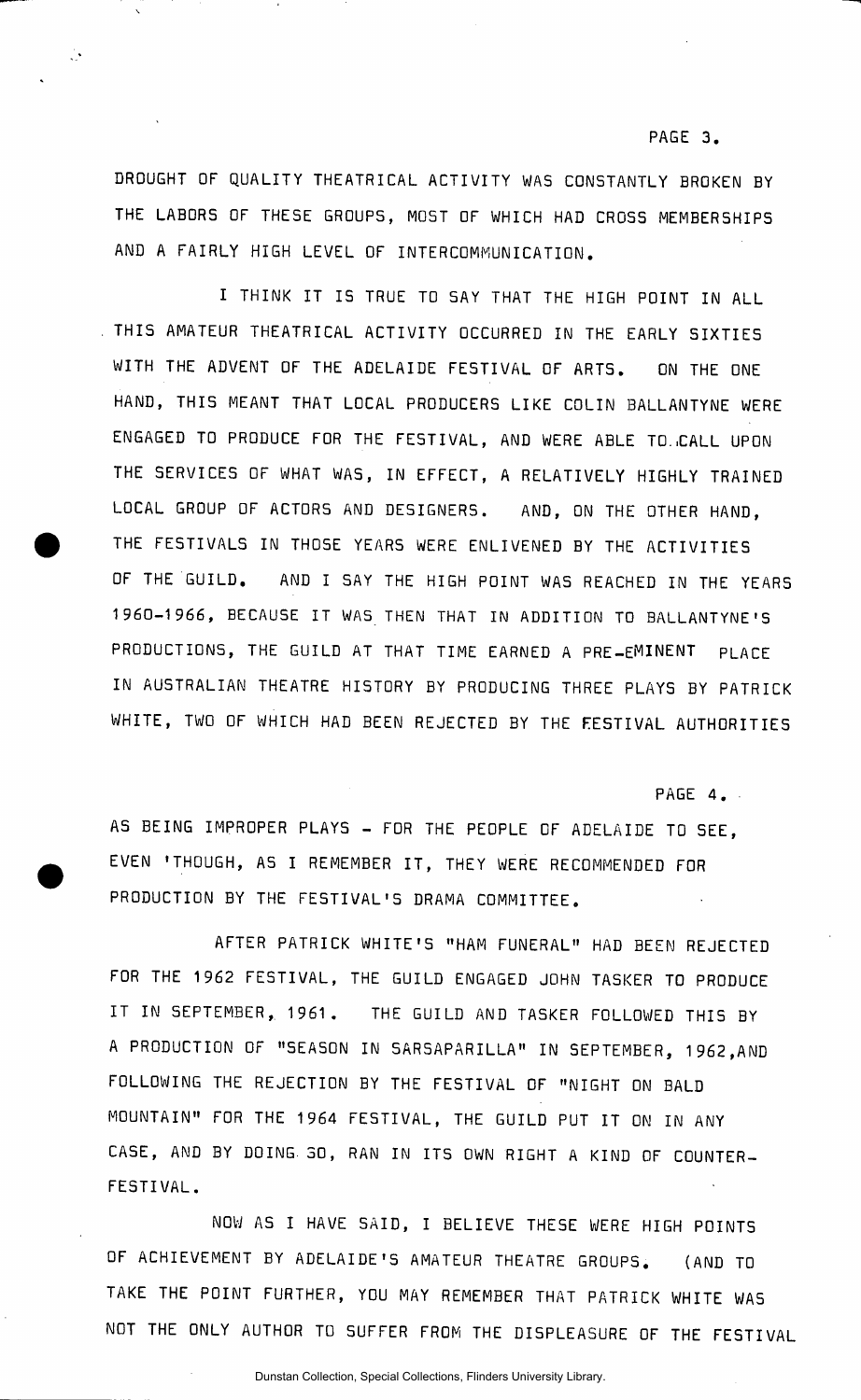### **PAGE 5.**

BOARD AS IT WAS THEN CONSTITUTED. ALAN SEYMOUR'S "ONE DAY OF THE YEAR" WAS ALSO RECOMMENDED BY THE FESTIVAL'S DRAMA ADVISORY COMMITTEE AND THEN SUBSEQUENTLY REJECTED BY THE THEN FESTIVAL BOARD. IT WAS SUBSEQUENTLY PRODUCED IN WILLARD HALL BY THE ADELAIDE THEATRE GROUP.)

AND SO WHEN ONE CONSIDERS THE ROLE OF AMATEUR GROUPS IN EDUCATION AND THEATRE, I THINK THIS GENERAL BACKGROUND SHOULD EE REMEMBERED. THE AMATEUR GROUPS HAVE IN THE PAST MAINTAINED HIGH STANDARDS OF REPERTOIRE, TRAINED MANY OF THE ACTORS AND DESIGNERS CURRENTLY WORKING PROFESSIONAL THEATRES, AND PROVIDED THE VISION AND DETERMINATION NEEDED TO ENSURE THE DEVELOPMENT AND PUBLIC ACCEPTANCE OF THE AUSTRALIAN PLAYWRIGHT.

AND THEIR ROLE TODAY IS NOT THAT FUNDAMENTALLY DIFFERENT. THE EMERGENCE OF STATE SUBSIDISED DRAMA COMPANIES,

### PAGE 6.

AND THE GROWTH OF OTHER PROFESSIONAL AND SEMI-PROFESSIONAL DRAMA COMPANIES, HAS NOW CREATED A SITUATION THAT WOULD HAVE BEEN SEEN AS POSITIVELY UTOPIAN IN THE FIFTIES. BUT WHILE, PERHAPS INEVITABLY, THEIR EMERGENCE WAS CAUSED BY THE DISAPPEARANCE OF MANY OF THE AMATEUR GROUPS WHICH ONCE GAVE US SUCH A LIVELY THEATRICAL SCENE, THERE IS STILL AN IMPORTANT FUNCTION TO BE FULFILLED AT THE AMATEUR LEVEL. THIS IS ESPECIALLY TRUE IN THE UNIVERSITIES, ENDOWED AS MOST OF THEM ARE NOW WITH PROPER THEATRES.

IT SEEMS TO ME THAT THIS FUNCTION IS LESS ONE OF ENDEAVOURING TO COMPETE WITH iTHE SUBSIDISED COMPANIES THAN IN PRESENTING PRODUCTIONS WHICH ARE INTELLECTUALLY ALTERNATIVE TO THE ESTABLISHED REPERTOIRE OF THE SUBSIDISED COMPANIES. I BELIEVE THAT SHORTLY IN ADELAIDE WE WILL HAVE A SUBSIDISED THEATRE COMPANY OF NATIONAL - NOT TO SAY INTERNATIONAL - QUALITY. I BELIEVE THIS IS POSSIBLE BECAUSE I HAVE BEEN INFORMED OF THE MOVES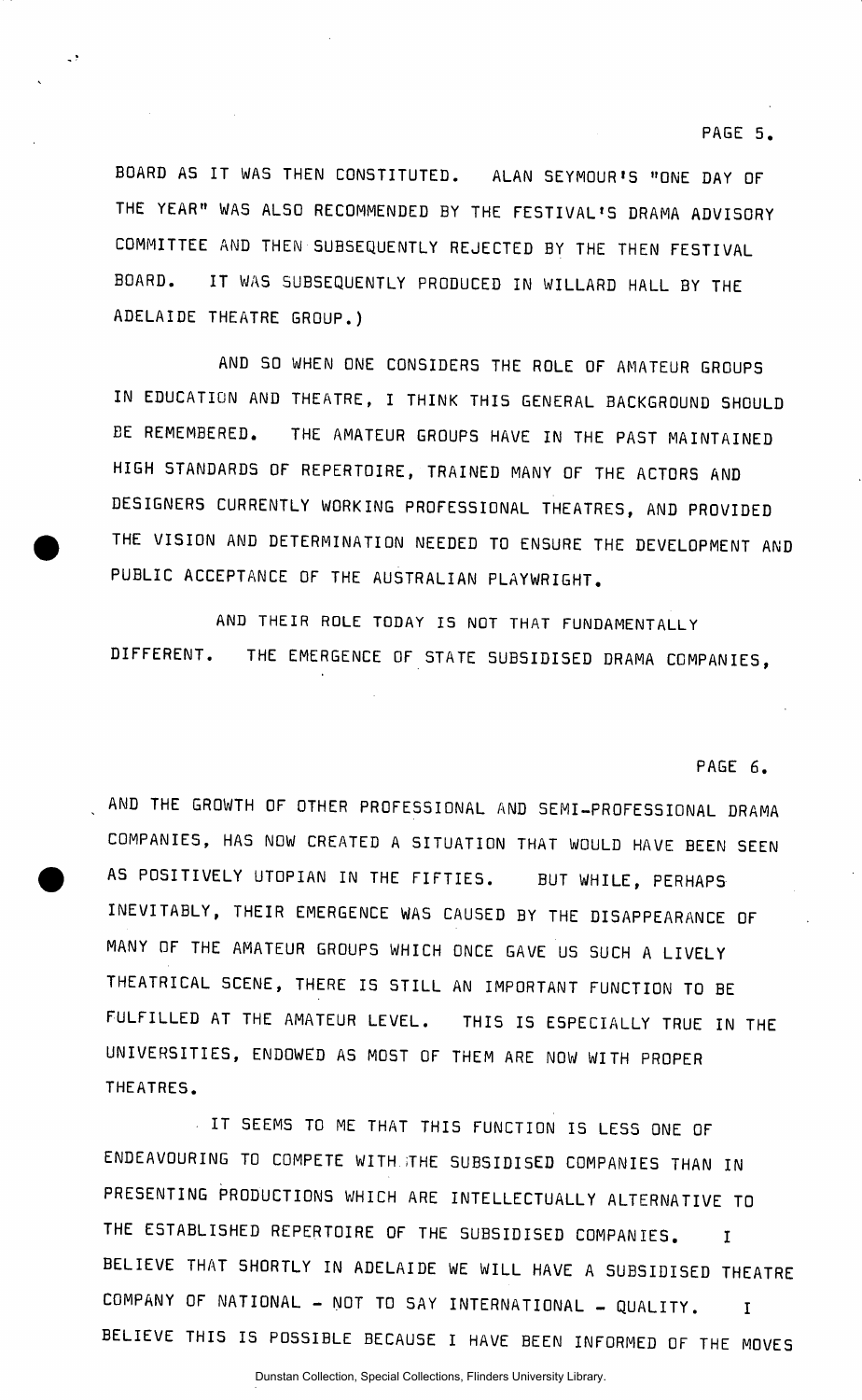THAT ARE BEING MADE TO ACHIEVE IT, EVEN 'THOUGH I AM UNABLE TO DISCLOSE THEM AT THIS STAGE. IF THIS COMES TO PASS, IT WILL, IN FACT MEAN THAT, WHEN THE COMPANY IS SETTLED, WE CAN LOOK FORWARD TO AN EXPANDING REPERTOIRE OF TOP CLASS PRODUCTIONS TOGETHER WITH A CAREFULLY ARRANGED INVOLVEMENT OF THE COMPANY IN EDUCATIVE TASKS, COUNTRY TOURS, AND PRESENTATIONS. BUT EVEN WITH THIS, AND TOGETHER WITH THE WORK THAT WILL BE DONE AT THEATRES SUCH AS THEATRE 62, OR BY VISITING COMPANIES, I BELIEVE WE WILL STILL, AS A COMMUNITY, NEED TO HAVE THEATRE ORGANIZATIONS THAT ARE ABLE TO PRESENT IN THEIR OWN RIGHT PRODUCTIONS THAT WOULD NOT ORDINARILY BE TAKEN UP BY THE SUBSIDISED THEATRES, BUT WHICH ARE NEVERTHELESS THEATRICALLY INTERESTING AND DRAMATICALLY EFFECTIVE AND CULTURALLY IMPORTANT.

 $\epsilon$ 

#### PAGE 8.

THE ROLE, FOR INSTANCE, OF THE AMATEUR DRAMA COMPANY IN EXPERI-MENTAL THEATRE HAS ONLY ON OCCASIONS IN ADELAIDE BEEN RECOGNISED BY THEIR DIRECTORS. FURTHER, SUCH COMPANIES I BELIEVE SHOULD AGAIN, WITH ORGANIZATION, TAKE UP AND SUPPORT THE AUSTRALIAN PLAYWRIGHT - ALTHOUGH HE IS AT LAST BEING TREATED WITH SOME RESPECT BY THE SUBSIDISED COMPANIES. FROM BOTH SUCH ACTIVITIES , THEATRE EVERYWHERE WOULD GAIN - AND NOT THE LEAST GAIN WOULD BE IN AMATEUR COMPANIES PROVIDING SITUATIONS IN WHICH NEW ACTING, DIRECTING AND DESIGN TALENT COULD HAVE ITS HEAD; I BELIEVE THIS LATTER POINT IS MOST IMPORTANT. FOR WITHIN TWO YEARS OR SO WE WILL POSSESS ON THE BANKS OF THE TORRENS PERHAPS THE BEST PERFORMING ARTS CENTER IN AUSTRALIA - FOR THEATRES, WITH ATTENDANT WORKSHOPS AND REHEARSAL AREAS DESIGNED ENTIRELY FROM A WORKING THEATRE POINT OF VIEW. IN OTHER WORDS, THE ARCHITECTURE IS SUBORDINATE TO THE INTERNAL FUNCTIONS OF THE COMPLEX.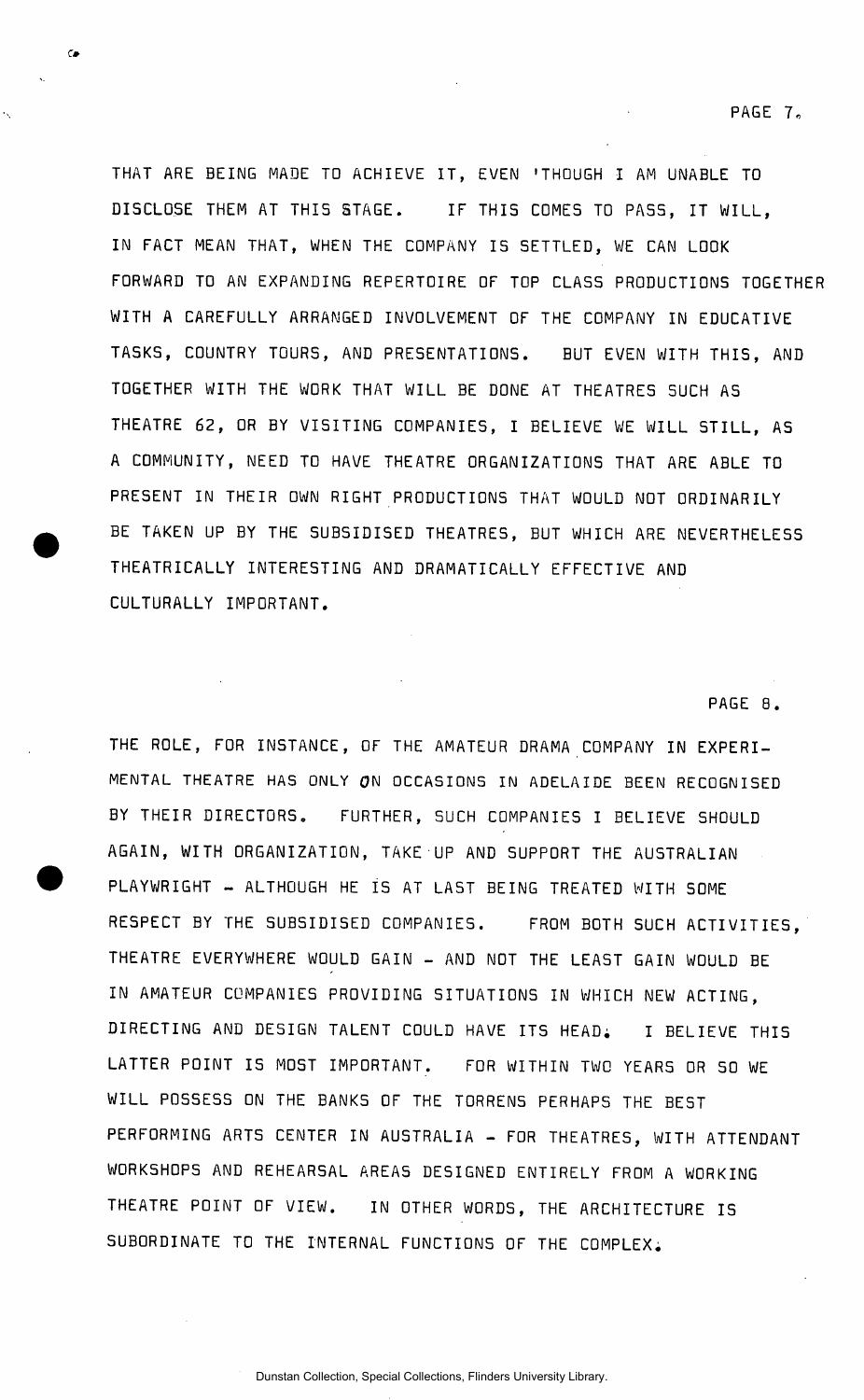MAJOR COMPANIES AND ORCHESTRAS WILL BE ABLE TO PERFORM IN THE MAIN THEATRE; THE NEW SOUTH AUSTRALIAN THEATRE COMPANY WILL HAVE ITS HOME IN THE DRAMA THEATRE; AND THERE WILL IN ADDITION BE AN EXPERIMENTAL THEATRE AND OUTSIDE AMPITHEATRE. NOW IN EFFECT THE STATE IS MAKING A MASSIVE CAPITAL INVESTMENT THROUGH THIS CENTER IN THE PERFORMING ARTS. AND TOGETHER WITH IT, WE HAVE EXPANDED OUR SUBSIDY OF ESTABLISHED DANCE AND THEATRE COMPANIES. FURTHER, THE ESTABLISHMENT OF THE SOUTH AUSTRALIAN THEATRE COMPANY AS A STATUTORY BODY, AND THE CURRENT ORGANIZATION OF A STATE FILM CORPORATION, ALL MEAN THAT WE ARE SHORTLY TO NEED A SUBSTANTIAL INFUSION OF PEOPLE TALENTED IN DRAMATIC ARTS - ACTORS, CAMERAMEN, DESIGNERS, LIGHTING PEOPLE, MECHANISTS, DIRECTORS AND SO ON. THE LABOUR POOL WILL BE CONSIDERABLE; I PREDICT THAT TALENT DISCOVERED OR TRAINED BY GROUPS LIKE THE GUILD WILL HELP IN A DISTINCT MEASURE TO SOLVE THE EMERGENT TALENT PROBLEM.

PAGE 10.

BUT ULTIMATELY, I BELIEVE THAT GROUPS SUCH AS THE GUILD SHOULD PERFORM A KIND OF 'FIFTH COLUMN' ACTIVITY IN RELATION TO THE"ESTABLISHED" PERFORMING ARTS SCENE. THEY SHOULD BE THERE TO PROVIDE A SECOND VIEW - EVEN A POINT OF TENSION. AT TIMES, THEIR PRODUCTIONS SHOULD ENDEAVOR TO BE QUITE IRREVERENT, DEFLATING OR SOCIALLY CAUSTIC. THEY SHOULD ENDEAVOR TO PRESENT THEATRE EXPERIENCE THAT FASHION, SHORT-SIGHTEDNESS, CAUTION, OR POLICY PREVENT FROM BEING PRESENTED ELSEWHERE.

FOR, I ASK YOU, WHY ARE WE SO INVOLVED IN THE MAINTENANCE OF VIABLE THEATRE ARTS IN AUSTRALIA? I THINK THE ANSWER IS THAT OF ALL THE PERFORMING ARTS, THEATRE ARTS ARE THOSE THAT ARE MOST CENTRAL TO OUR CULTURE AND MOST REFLECTIVE OF OUR SOCIETY. THEATRE IS ONE OF THE MOST CEREBRAL OF ART FORMS. IT REQUIRES OF ITS PARTICIPANTS A HIGH LEVEL OF PERSONAL DEXTERITY AND INTENSITY, AND OF ITS AUDIENCES A CAPACITY TO, AT ONE AND THE SAME